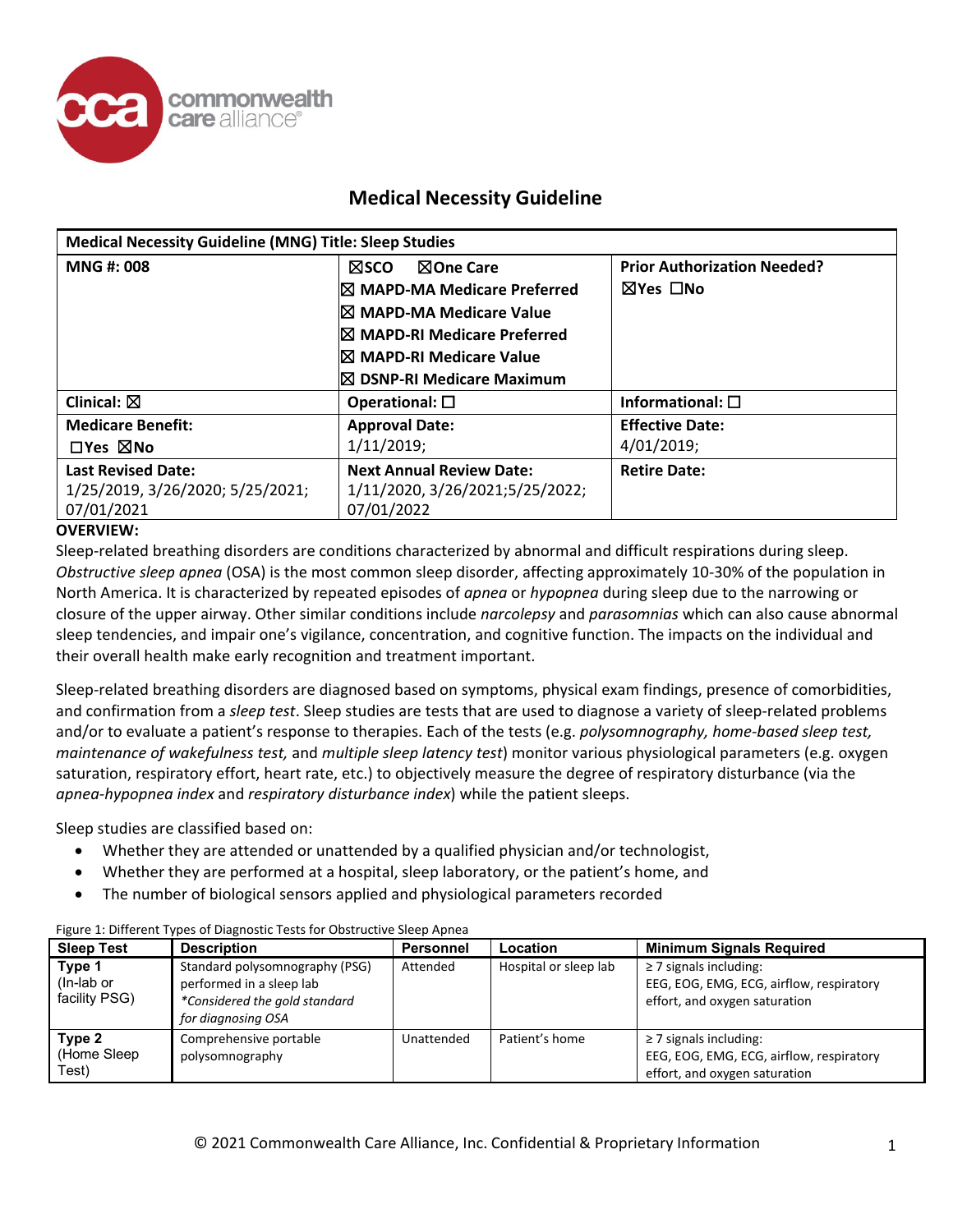

| Type 3<br>(Home Sleep<br>Test)  | Portable testing limited to sleep<br>apnea<br>*Does not provide data on sleep<br>staging       | Attended<br>or<br>unattended | Patient's home | $\geq$ 4 signals including:<br>ECG or heart rate, oxygen saturation, and $\geq 2$<br>channels of respiratory movement and<br>airflow saturation |
|---------------------------------|------------------------------------------------------------------------------------------------|------------------------------|----------------|-------------------------------------------------------------------------------------------------------------------------------------------------|
| Type 4<br>(Home Sleep)<br>Test) | Continuous recording of 1 or 2<br>signals or any test not fitting into<br>the other categories | Unattended                   | Patient's home | $\geq$ 1 signal *Does not provide data on sleep<br>staging                                                                                      |

### **DEFINITIONS:**

**Actigraphy:** Non-invasive method that estimates sleep and wakefulness based on body movements and physical activity detected on a wrist worn movement sensor.

**Apnea:** Upper airway collapse resulting in cessation of airflow (≥ 90% decrease in airflow compared to baseline) for ≥ 10 seconds. Apnea may be classified as obstructive (apnea despite respiratory effort), central (apnea with no accompanying inspiratory effort) or mixed (apnea with initial absence of respiratory effort followed by resumption of respiratory effort).

**Apnea-Hypopnea Index (AHI):** The average number apneic and hypopneic episodes per hour based on a minimum of two hours of recording, without the use of a positive airway pressure device.

**Continuous Positive Airway Pressure (CPAP):** Non-invasive technique for providing single levels of air pressure (via from a flow generator such as a nose mask). The purpose of CPAP is to prevent the collapse of oropharyngeal walls and the obstruction of airflow during sleep.

**Home-based Sleep Test (HST):** Diagnostic test used as an alternative to overnight, attended, in-laboratory polysomnography for sleep-related breathing disorders or follow-up assessments of OSA therapies (e.g. application of continuous positive airway pressure, oral appliance, or surgery) while the patient sleeps. The HST (type I to IV) may measure breathing rate, airflow, heart rate, and blood oxygen levels in the home setting with or without a technologist.

**Hypopnea:** Upper airway collapse resulting in partial airway obstruction (> 30% reduction in airflow compared to baseline) for ≥ 10 seconds. Hypopnea is associated with a 3-4% oxygen desaturation or sudden arousal from sleep.

**Maintenance of Wakefulness Test (MWT):** MWT is a daytime sleep study used to measure an individual's ability to stay awake and alert. This test is typically conducted after a polysomnogram to show whether the patient's ability to stay awake and alert poses a public or personal safety risk, and/or to determine whether the individual is responding to treatment.

**Multiple Sleep Latency Test (MSLT):** MSLT is a daytime sleep study used to determine whether the individual falls asleep during the test, the types of sleep, and stages of sleep that occur. This test is typically conducted after a polysomnogram.

**Narcolepsy:** Syndrome that is characterized by abnormal sleep tendencies such as excessive daytime sleepiness, and disturbed nocturnal sleep.

**Obstructive Sleep Apnea (OSA):** Most common sleep-related breathing disorder that is defined as AHI > 5 events/hour with symptoms or AHI ≥ 15 events/hour. It is characterized by obstructive apneic or hypopneic events, and/or

© 2021 Commonwealth Care Alliance, Inc. Confidential & Proprietary Information 2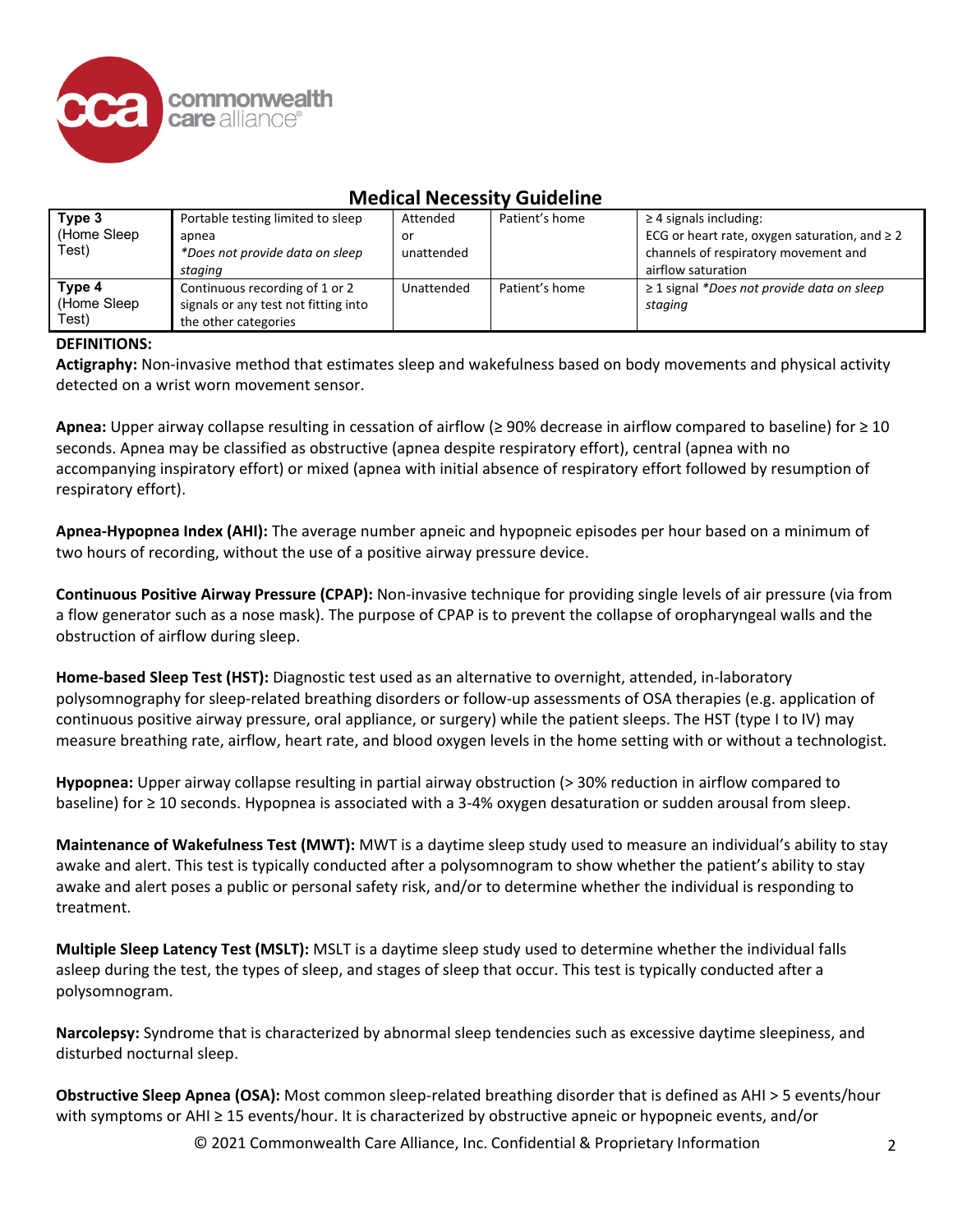

respiratory effort-related arousals due to the collapse of the upper airway during sleep. The typical symptoms of OSA are unrefreshing sleep, daytime sleepiness, fatigue, insomnia, awakening with gasping or choking sensation, loud snoring, and witnessed apneas.

**Parasomnia:** Group of conditions that represent undesirable or unpleasant occurrences during sleep that may lead to damage to surroundings or pose as a safety risk for the individual and/or others. Examples may include sleepwalking, sleep terrors, and rapid eye movement (REM) sleep behavior disorders.

**Polysomnography or Polysomnogram (PSG):** Diagnostic test used for sleep-related breathing disorders that records physiological variables (including but not limited to electroencephalogram [EEG], electrooculogram [EOG], electromyogram [EMG], electrocardiogram [ECG], nasal or oral airflow, respiratory effort [via chest wall and abdominal movement], gas exchange [via oximetry or transcutaneous monitoring], body positions] while the patient sleeps. PSG (Type 1) is considered the gold standard that can objectively measure wake and sleep time in a clinic, laboratory, or home setting, with or without a technologist.

**Respiratory Disturbance Index (RDI):** Average number of apneic, hypopneic, and respiratory effort-related arousals per hour based on a minimum of two hours of recording, without the use of a positive airway pressure device.

**Split-Night Studies:** Test that incorporates an initial diagnostic polysomnogram to diagnose OSA followed by CPAP titration during polysomnography in the same night. This will allow patients to be diagnosed with OSA and to receive treatment earlier.

## **DECISION GUIDELINES:**

### **Clinical Coverage Criteria:**

Commonwealth Care Alliance may cover **polysomnography (Type I)** when all the following criteria are met:

- Documentation that supports the need for diagnostic testing,
- Documentation that it is used to aid in the diagnosis of
	- o OSA,
	- o Narcolepsy, OR
		- Related to inappropriate sleep episodes or attacks (e.g. while driving, during the middle of a meal or in the middle of a conversation), amnesic episodes, or continuous disabling drowsiness,
	- o Parasomnia<br>Afte
		- After seizure disorders have been ruled out AND cases present with a history of repeated violent or injurious episodes during sleep
- For members who have clinical signs and symptoms indicative of OSA,
- For members who have a contraindication to home sleep studies or whose previous home sleep study result is negative, indeterminate, or technically inadequate,
	- $\circ$  This includes having: moderate or severe chronic obstructive pulmonary disease, congestive heart failure, physical or cognitive impairment, suspected or established diagnosis of another sleep-related breathing disorder (e.g. central sleep apnea, periodic limb movement disorder, narcolepsy, idiopathic hypersomnia, parasomnia, nocturnal seizures), chronic opiate narcotic use, and body mass index > 33
- It is performed in an accredited sleep lab facility or clinic, AND
- It is attended by a trained and certified technologist and/or physician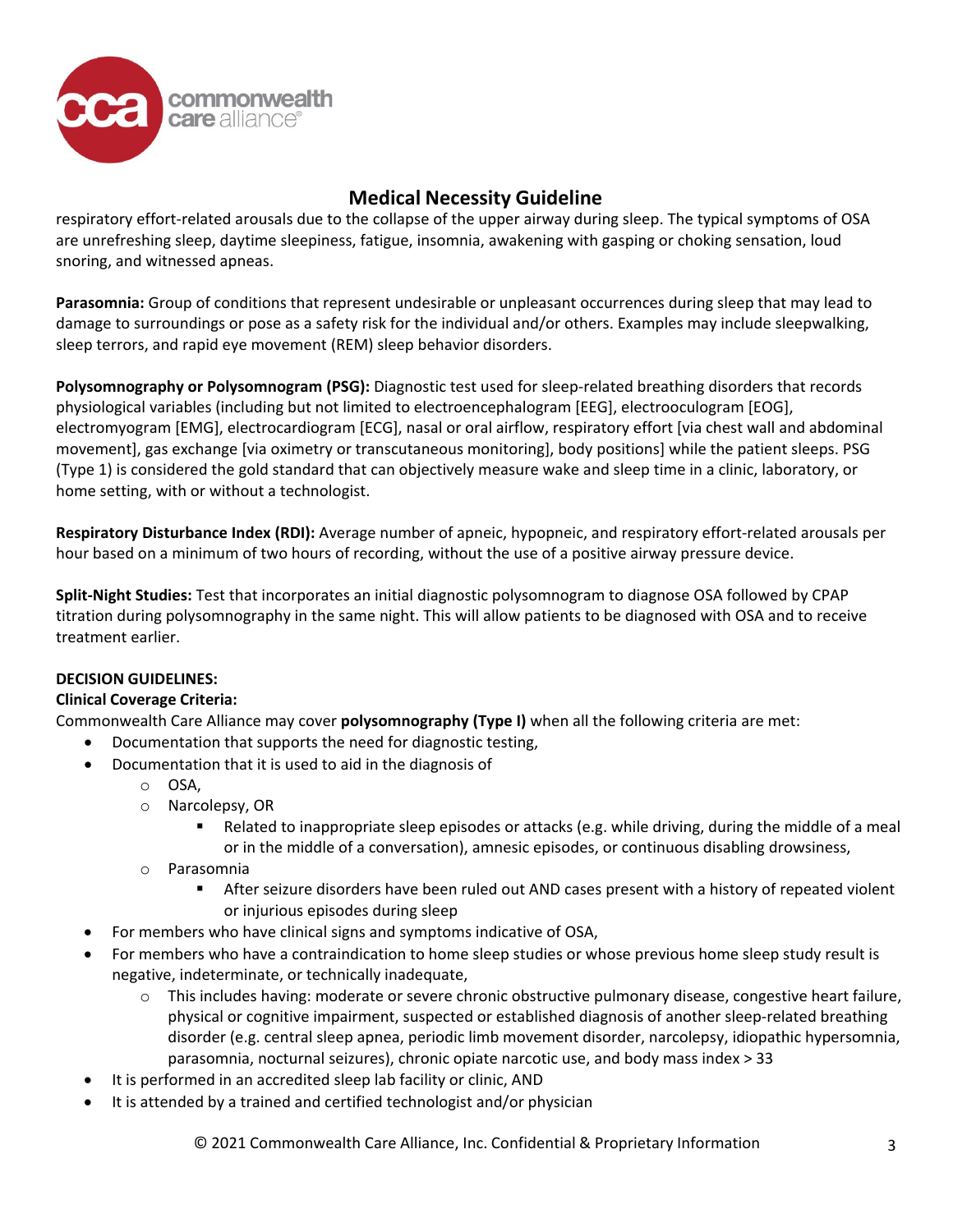

Commonwealth Care Alliance may cover **home sleep testing (Type II and III)** when all the following are met:

- Documentation that supports the need for diagnostic testing and its use to aid in the diagnosis of OSA,
- For members who have clinical signs and symptoms indicative of OSA,
- It is performed in conjunction with a comprehensive sleep evaluation,
- It is performed outside of a sleep lab facility, AND
- It is not attended by a trained and certified technologist and/or physician

Commonwealth Care Alliance may cover **home sleep testing (Type IV and Other sleep testing devices)** when all the following are met:

- For Type IV sleep testing devices, it measures three or more channels with one of them being airflow, OR
- For Other sleep testing devices, it measures three or more channels that include actigraphy, oximetry, and peripheral arterial tone, AND
- Documentation that supports the need for diagnostic testing and its use to aid in the diagnosis of OSA,
- For members who have clinical signs and symptoms indicative of OSA,
- It is performed in conjunction with a comprehensive sleep evaluation,
- It is performed outside of a sleep lab facility, AND
- It is not attended by a trained and certified technologist and/or physician

Commonwealth Care Alliance may cover **split-night studies** when all the following criteria are met:

- Documentation that it is used to aid in the diagnosis of OSA,
- Documentation that it is used for CPAP titration, AND
- When the member meets the criteria for polysomnography testing

Commonwealth Care Alliance may cover **multiple sleep latency or maintenance of wakefulness testing** when all the following are met:

- Documentation that supports the need for diagnostic testing, AND
	- o To aid in the diagnosis of narcolepsy, OR
	- o When clinical response is insufficient or when symptoms continue to persist despite adequate treatment of OSA
- Documentation that the member has already received polysomnography testing prior to initiation of a MSLT or MWT trial

Commonwealth Care Alliance may cover **follow-up polysomnography or a cardio-respiratory sleep test** when all the following are met:

- To evaluate the member's response to treatment,
- To re-evaluate the diagnosis of OSA and to ascertain whether CPAP is still needed at the previously titrated pressure after substantial weight loss has occurred in members, who are on CPAP treatment for sleep-related breathing disorders,
- To ascertain whether pressure adjustments are needed after substantial weight gain has occurred in members, who was previously treated with CPAP successfully, OR
- When clinical response is insufficient or when symptoms return despite a good initial response to treatment with CPAP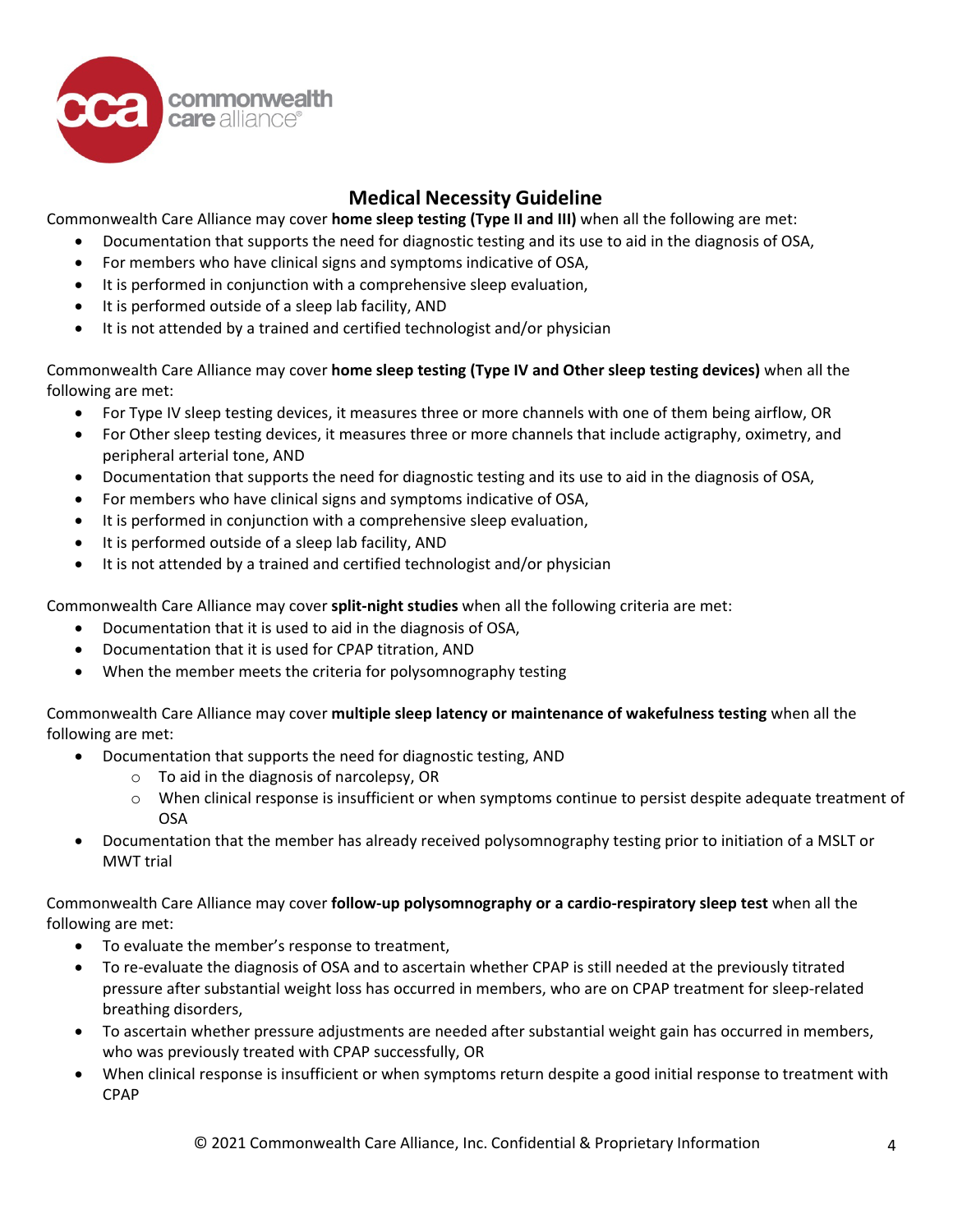

## **LIMITATIONS/EXCLUSIONS:**

Commonwealth Care Alliance will limit the following:

- Polysomnography testing to two per year for the diagnosis or adjustment of treatment for sleep-related breathing disorders, AND
- Home sleep testing to one per year

Commonwealth Care Alliance will not cover **polysomnography** or **multiple sleep latency test**, for the following but not limited to:

- The diagnosis of chronic insomnia or insomnia related to depression,
- Preoperative evaluation of a member undergoing laser assisted uvulopalatopharyngoplasty, without clinical evidence that OSA is suspected
- The diagnosis of chronic lung disease (e.g. nocturnal hypoxemia in members with chronic, obstructive, restrictive, or reactive lung disease)
- Cases where seizure disorders have not been ruled out
- Cases of typical, uncomplicated, and non-injurious parasomnias, when the diagnosis is clearly delineated
- Members with epilepsy who have no specific complaints consistent with a sleep disorder
- Members with symptoms suggestive of periodic limb movement disorder or restless leg syndrome, unless symptoms are suspected to be related to a covered indication,
- The diagnosis of circadian rhythm sleep disorders (e.g. rapid time-zone change, shift-work sleep disorder, delayed sleep phase syndrome, advanced sleep phase syndrome, and non- 24-hour sleep wake disorder), OR
- Use of a non-FDA and/or non-Medicare approved device

Commonwealth Care Alliance will not cover **home sleep test**, for the following but not limited to:

- Persons with comorbidities (e.g. moderate to severe pulmonary disease, neuromuscular disease, or congestive heart failure),
- The diagnosis of other sleep disorders (e.g. central sleep apnea, periodic limb movement disorder, insomnia, parasomnias, circadian rhythm disorders, or narcolepsy),
- Screening asymptomatic persons, OR
- Use of a non-FDA and/or non-Medicare approved device

### **AUTHORIZATION:**

The following list(s) of codes is provided for reference purposes only and may not be all inclusive. Listing of a code in this guideline does not signify that the service described by the code is a covered or non-covered health service. Benefit coverage for health services is determined by the member specific benefit plan document and applicable laws that may require coverage for a specific service. The inclusion of a code does not imply any right to reimbursement or guarantee claim payment. This Medical Necessity Guideline is subject to all applicable Plan Policies and Guidelines, including requirements for prior authorization and other requirements in Provider's agreement with the Plan (including complying with Plan's Provider Manual specifications).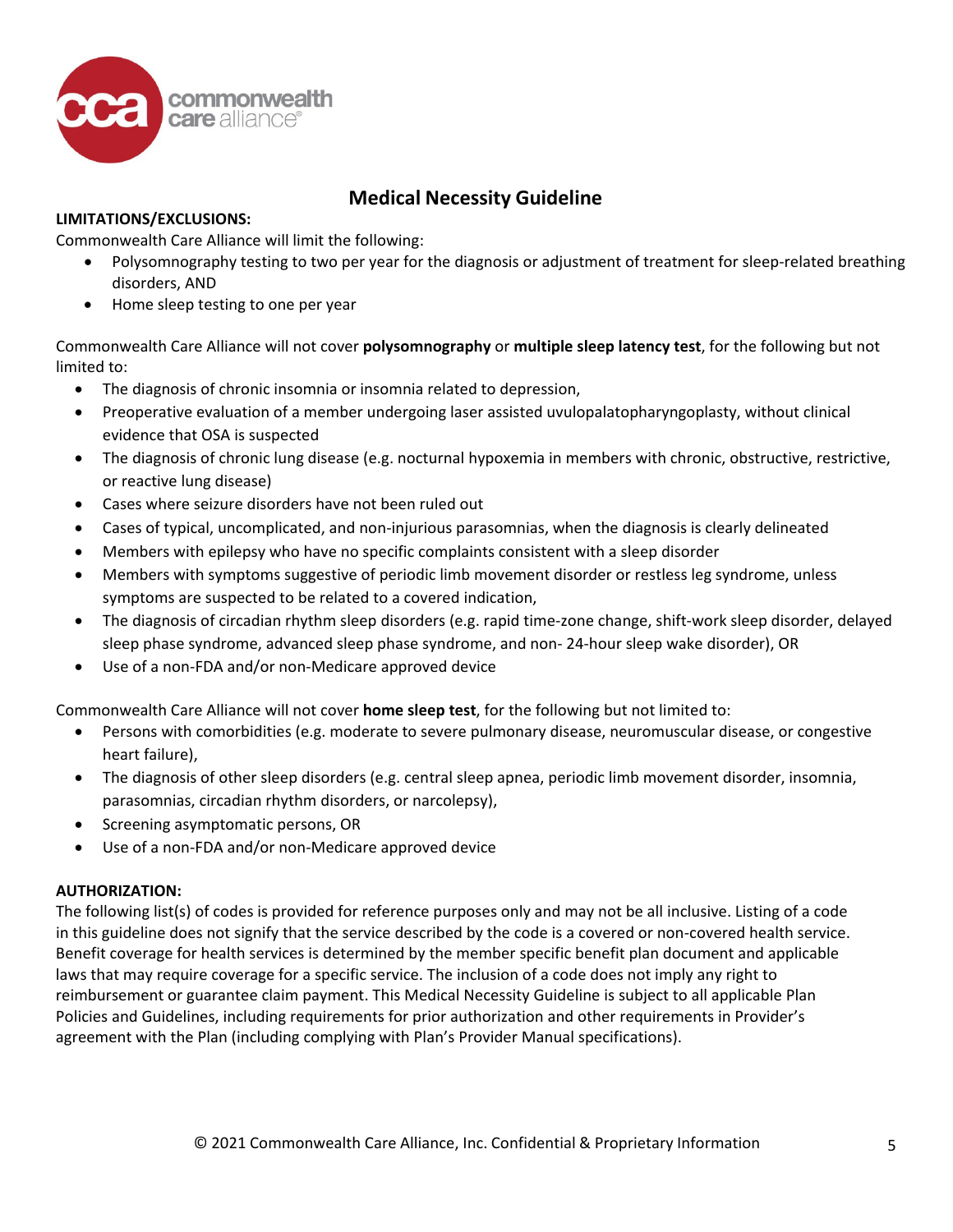

| <b>HCPCS Code</b> | <b>Description</b>                                                                 |
|-------------------|------------------------------------------------------------------------------------|
| 95782             | Polysomnography; Younger than 6 years, Sleep staging with 4 or more additional     |
|                   | parameters of sleep, attended by a technologist                                    |
| 95783             | Polysomnography; Younger than 6 years, Sleep staging with 4 or more additional     |
|                   | parameters of sleep, with initiation of continuous positive airway pressure        |
|                   | therapy or bi-level ventilation, attended by a technologist                        |
| 95800             | Sleep study, unattended, simultaneous recording; Heart rate, oxygen saturation,    |
|                   | respiratory analysis (e.g. by airflow or peripheral arterial tone), and Sleep time |
| 95801             | Sleep study, unattended, simultaneous recording; Minimum of heart rate,            |
|                   | oxygen saturation, respiratory analysis (e.g. by airflow or peripheral arterial    |
|                   | tone), and Sleep time                                                              |
| 95805             | Multiple sleep latency of maintenance of wakefulness testing, recording,           |
|                   | analysis, and interpretation of physiological measurements of sleep during         |
|                   | multiple trials to assess sleepiness                                               |
| 95806             | Sleep study, unattended, simultaneous recording of, heart rate, oxygen             |
|                   | saturation, respiratory airflow, and respiratory effort (e.g. thoracoabdominal     |
|                   | movement)                                                                          |
| 95808             | Polysomnography; Any age, sleep staging with 1-3 additional parameters of          |
|                   | sleep, attended by a technologist                                                  |
| 95810             | Polysomnography; Age 6 years or older, sleep staging with 4 or more additional     |
|                   | parameters of sleep, attended by a technologist                                    |
| 95811             | Polysomnography; Age 6 years or older, sleep staging with 4 or more additional     |
|                   | parameters of sleep, with initiation of continuous positive airway pressure        |
|                   | therapy or bilevel ventilation, attended by a technologist                         |
| G0398             | Home sleep study test (HST) with type II portable monitor, unattended;             |
|                   | Minimum of 7 channels: EEG, EOG, EMG, ECG/Heart rate, airflow, respiratory         |
|                   | effort and oxygen saturation                                                       |
| G0399             | Home sleep study test (HST) with type III portable monitor, unattended;            |
|                   | Minimum of 4 channels: 2 respiratory movement/airflow, 1 ECG/Heart rate and 1      |
|                   | oxygen saturation                                                                  |
| G0400             | Home sleep study test (HST) with type IV portable monitor, unattended;             |
|                   | Minimum of 3 channels                                                              |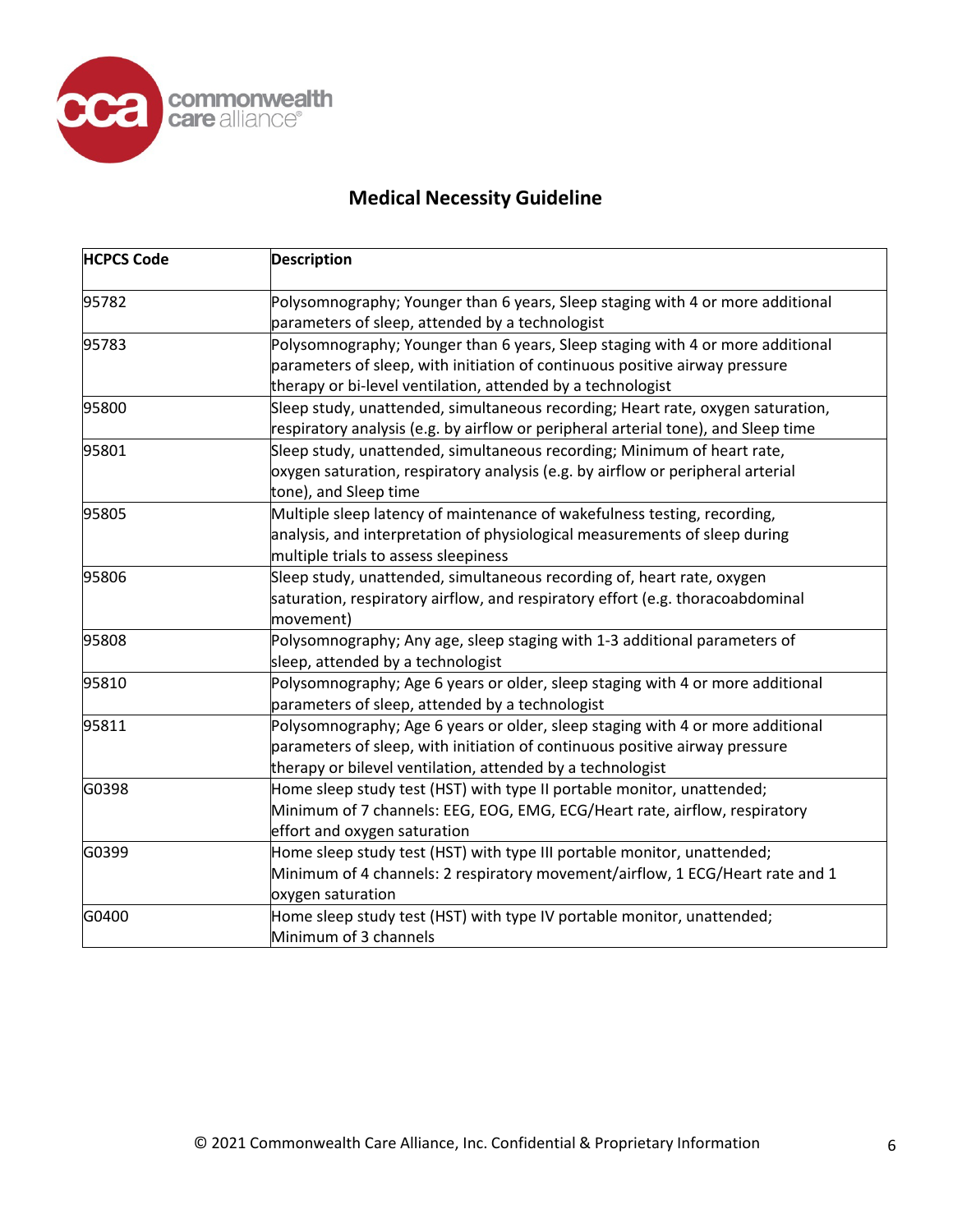

### **REGULATORY NOTES:**

Medical Necessity Guidelines are published to provide a better understanding of the basis upon which coverage decisions are made. CCA makes coverage decisions on a case-by-case basis considering the individual member's health care needs. Pharmacy Medical Necessity Guidelines are developed for selected therapeutic classes or drugs found to be safe, but proven to be effective in a limited, defined population of patients or clinical circumstances. They include concise clinical coverage criteria based on current literature review, consultation with practicing physicians in the service area who are medical experts in the appropriate field, review of FDA and other government agency policies, and standards adopted by national accreditation organizations. The plan revises and updates Pharmacy Medical Necessity Guidelines annually, or more frequently if new evidence becomes available that suggests needed revisions. If at any time a CMS Local or National Coverage Determination (LCD or NCD) is published that conflicts with the criteria set forth herein, the NCD or LCD criteria shall supersede these criteria.

## **Disclaimer:**

This Medical Necessity Guideline is not a rigid rule. As with all of CCA's criteria, the fact that a member does not meet these criteria does not, in and of itself, indicate that no coverage can be issued for these services. Providers are advised, however, that if they request services for any member who they know does not meet our criteria, the request should be accompanied by clear and convincing documentation of medical necessity. The preferred type of documentation is the letter of medical necessity, indicating that a request should be covered either because there is supporting science indicating medical necessity (supporting literature (full text preferred) should be attached to the request), or describing the member's unique clinical circumstances, and describing why this service or supply will be more effective and/or less costly than another service which would otherwise be covered. Note that both supporting scientific evidence and a description of the member's unique clinical circumstances will generally be required.

## **RELATED REFERENCES:**

- 1. AIM Specialty Health. (2020). *AIM clinical appropriateness guidelines for sleep disorder management*. Retrieved from https://aimspecialtyhealth.com/resources/clinical-guidelines/sleep/
- 2. Agency for Healthcare Research and Quality. (2011). *Effective healthcare program: Diagnosis and treatment of obstructive sleep apnea in adults*. Retrieved from https://effectivehealthcare.ahrq.gov/products/sleepapnea/research/
- 3. Ayappa, I., Norman, R., Suryadevara, M. & Rapoport, D. (2004). Comparison of limited monitoring using a nasalcannula flow signal to full polysomnography in sleep-disordered breathing. *Sleep, 27*(6): 1171-9
- 4. Barreiro, B., Badosa, G., Quintana, S., Esteban, L. & Heredia, J. (2003). Comparison between automatic and manual analysis in the diagnosis of obstructive sleep apnea-hypopnea syndrome. *Arch Bronconeumol, 39*(12): 544-8.
- 5. Canadian Agency for Drugs and Technologies in Health. (2010). *Portable monitoring devices for diagnosis of obstructive sleep apnea at home: Review of accuracy, cost-effectiveness, guidelines, and coverage in Canada*. Retrieved from https://www.cadth.ca/portable-monitoring-devices-diagnosis-obstructive-sleep-apnea-athome#files
- 6. Chai-Coetzer, C., Antic, N., Hamilton, G, McArdle, N., Wong, K., Yee, B., Yeo, A., Ratnavadivel, R., Naughton, M., Roebuck, T., Woodman, R. & McEvoy. (2017). Physician decision-making and clinical outcomes with laboratory polysomnography or limited-channel sleep studies for obstructive sleep apnea: A randomized trial. *Ann Intern Med, 166*(5): 332-340
- 7. Collop, N., Harding, S. & Finlay, S. (2019). *Home sleep apnea testing for obstructive sleep apnea in adults*. Retrieved from https://www.uptodate.com/contents/home-sleep-apnea-testing-for-obstructive-sleep-apnea-in-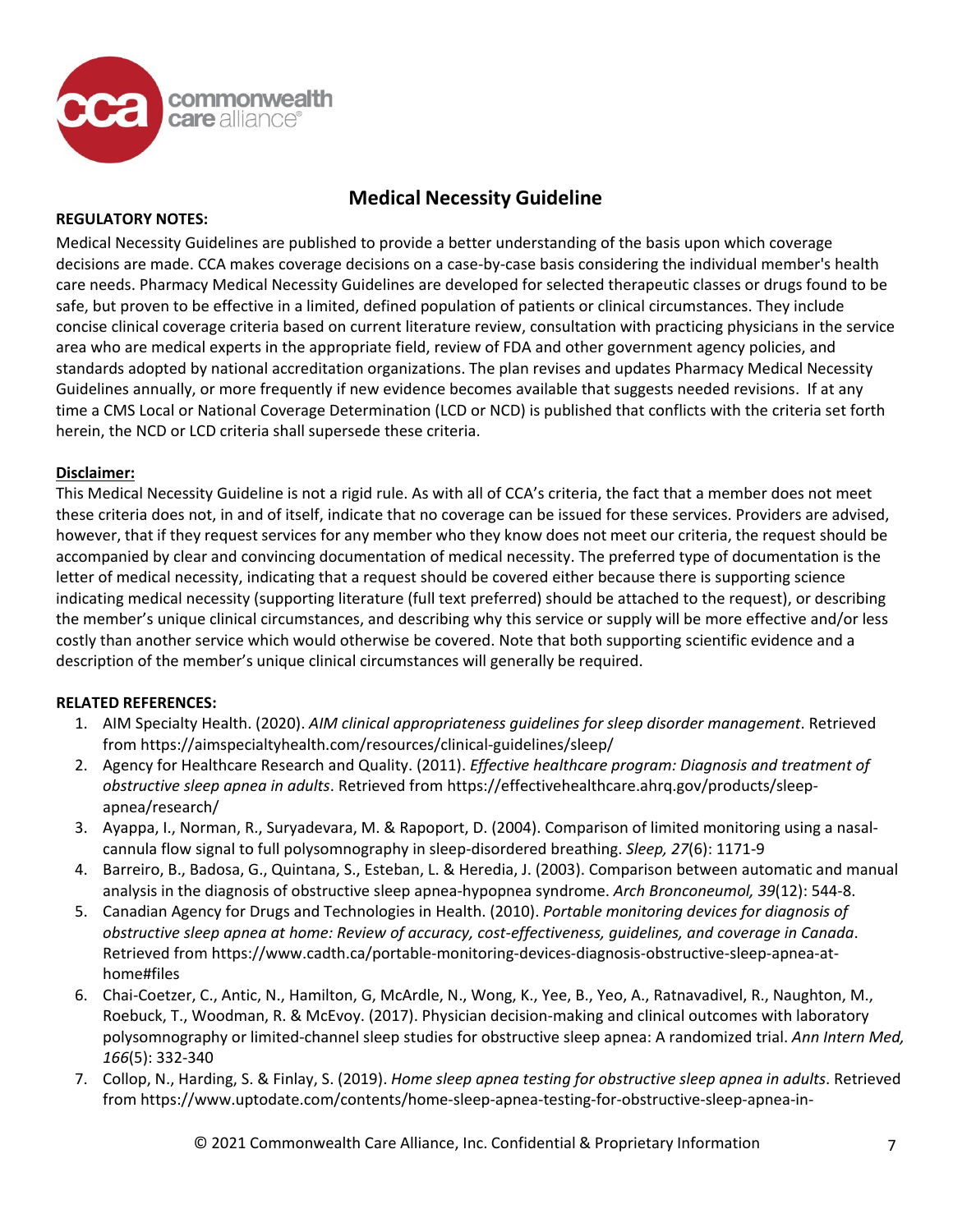

adults?search=obstructive%20sleep%20apnea&source=search\_result&selectedTitle=4~150&usage\_type=default& display rank=4

- 8. D'Ambrosio, C., Fedorowicz, Z., Trow, T. & Punjabi, N. (2018). *DynaMed: Obstructive sleep apnea (OSA) in adults*. Retrieved from https://www-dynamed-com.ahs.idm.oclc.org/condition/obstructive-sleep-apnea-osa-in-adults
- 9. Freedman, N. (2018). *Technologies for the diagnosis and monitoring of sleep disordered breathing*. Retrieved from https://www.fda.gov/media/112614/download
- 10. Gottlieb, D., Whitney, C., Bonekat, W., Iber, C., James, G., Lebowitz, M., Neito, F. & Rosenber, C. (1999). Relation of sleepiness to respiratory disturbance index: The sleep heart health study. *Am J Respir Crit Care Med, 159*(2): 502-7
- 11. Jordan, A., McSharry, D. & Malhotra, A. (2014). Adult obstructive sleep apnea. *Lancet, 383*(9918): 736-47.
- 12. Kapur, V., Aukley, D., Chowdhuri, S., Kuhlmann, D., Mehra, R., Ramar, K., Harrod, C. (2017). Clinical practice guideline for diagnostic testing for adult obstructive sleep apnea: An American Academy of Sleep Medicine clinical practice guideline. *Journal of Clinical Sleep Medicine, 13*(3): 479-504
- 13. Kline, L., Collop, N. & Geraldine, F. (2021). *Clinical presentation and diagnosis of obstructive sleep apnea in adults*. Retrieved from https://www.uptodate.com/contents/clinical-presentation-and-diagnosis-of-obstructive-sleepapnea-in-adults?search=obstructive%20sleep%20apnea&source=search\_result& selectedTitle=1~150&usage\_type=default&display\_rank=1
- 14. Kramer, N., Millman, R., Harding, S. & Eichler, A. (2020). *Overview of polysomnography in adults*. Retrieved from https://www.uptodate.com/contents/overview-of-polysomnography-in-adults?search=polysomnography&source= search\_result&selectedTitle=1~150&usage\_type=default&display\_rank=1
- 15. Quintana-Gallego, E., Villa-Gil, M., Carmona-Bernal, C., Botebol-Benhamou, G., Martinez-Martinez, A., Sanchez-Armengol, A., Polo-Padillo, J. & Capote, F. (2004). Home respiratory polygraphy for diagnosis of sleep-disordered breathing in heart failure. *Eur Respir J., 24*(3): 443-8
- 16. Redline, S., Budhiraja, R., Kapur, V., Marcus, C., Mateika, J., Mehra, R., Parthasarthy, S., Somers, V., Strohl, K., Sulit, L., Gozal, D., Wise, M. & Quan, S. (2007). The scoring of respiratory events in sleep: Reliability and validity. *J Clin Sleep Med, 3*(2): 169-200.
- 17. Senaratna, C., Perret, J., Lodge, C., Lowe, A., Campbell, B., Matheson, M., Hamilton, G. & Dharmage, S. (2017). Prevalence of obstructive sleep apnea in the general population: A systematic review. *Sleep Med Rev., 34*: 70-81
- 18. Shayeb, M., Topfer, L., Stafinski, T., Pawluk, L. & Menon, D. (2014). Diagnostic accuracy of level 3 portable sleep tests versus level 1 polysomnography for sleep-disordered breathing: A systematic review and meta-analysis. *CMAJ, 186*(1): E25-51
- 19. Skomro, R., Gjevre, J., Reid, J., McNab, B., Ghosh, S., Stiles, M., Jokic, R., Ward, H. & Cotton, D. (2010). Outcomes of home-based diagnosis and treatment of obstructive sleep apnea. *Chest, 138*(2): 257-63
- 20. U.S. Center for Medicare and Medicaid Services. (2019). *Local coverage determination (LCD): Polysomnography and other sleep studies*. Retrieved from https://www.cms.gov/medicare-coveragedatabase/details/lcddetails.aspx?lcdid=36839&ver=17&keyword=sleep%20study&keywordType=starts&areaId=s2 4&docType=NCA,CAL,NCD,MEDCAC,TA,MCD,6,3,5,1,F,P&contractOption=all&sortBy=relevance&bc=AAAAAAQAAA AA&KeyWordLookUp=Doc&KeyWordSearchType=Exact
- 21. U.S. Center for Medicare and Medicaid Services. (2019). *Local coverage article: Polysomnography and sleep studies – Medical policy article (A53019)*. Retrieved from https://www.cms.gov/medicare-coveragedatabase/details/articledetails.aspx?articleId=53019&ver=11&NCDId=14&ncdver=1&CoverageSelection=Both&Arti cleType=All&PolicyType=Final&s=New+York++Entire+State&KeyWord=sleep&KeyWordLookUp=Title&KeyWordSea rchType=And&id=204&bc=gAAAAAgAAAAA&